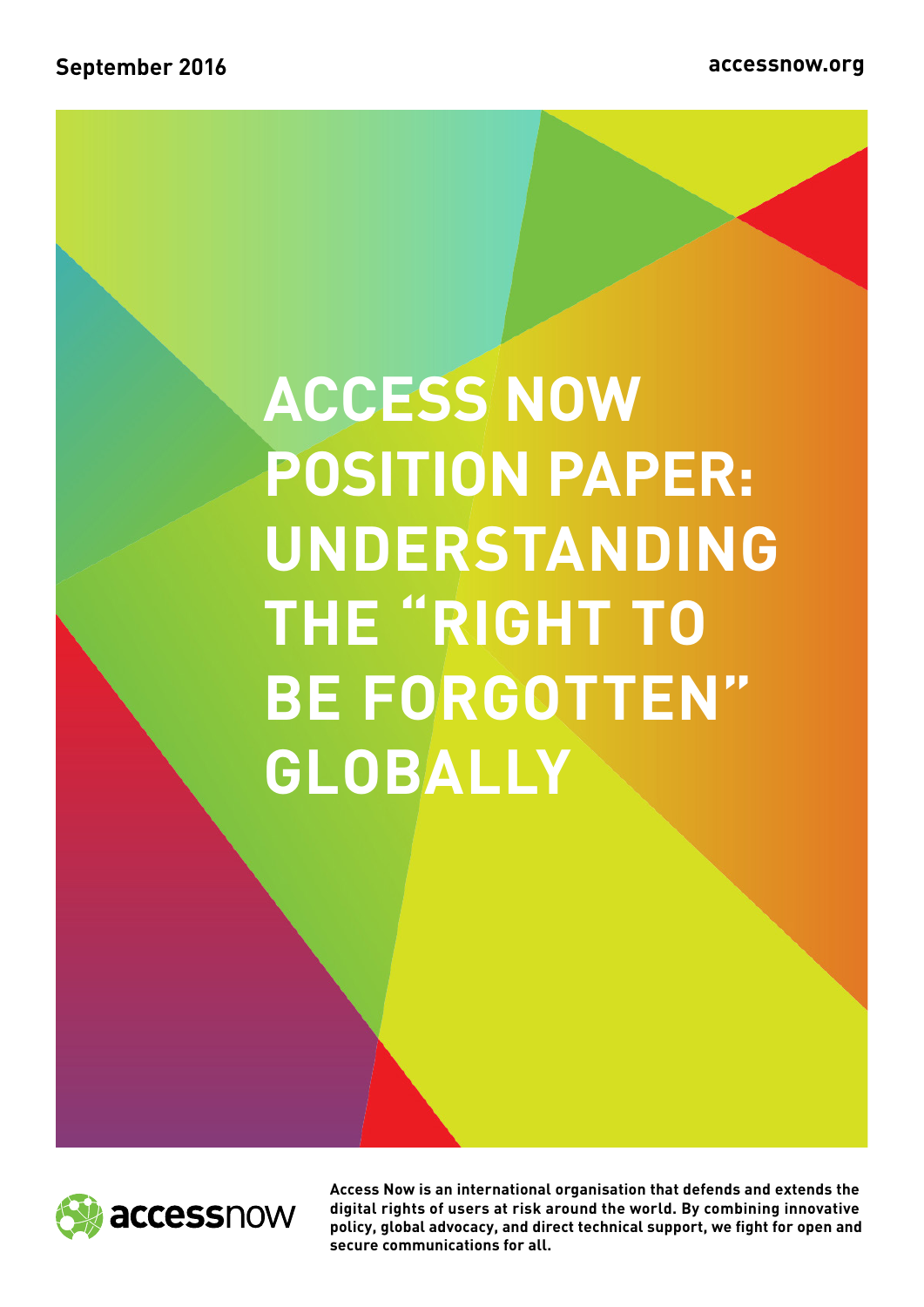**INTRODUCTION 1**

**I. "RIGHT TO BE FORGOTTEN": RIGHT TO ERASURE & RIGHT TO DE-LIST 1**

**II. SAFEGUARDS FOR IMPLEMENTING A RIGHT TO DE-LIST 2**

**III. THE RIGHT TO DE-LIST AROUND THE WORLD: CASE STUDIES 4**

**THE EUROPEAN UNION 4**

**LATIN AMERICA 5**

- **ARGENTINA**
- **BRAZIL**
- **COLOMBIA**

**RUSSIA 7**

**HONG KONG 7**

**INDIA 8**

**SOUTH KOREA 9**

**CONCLUSION 9**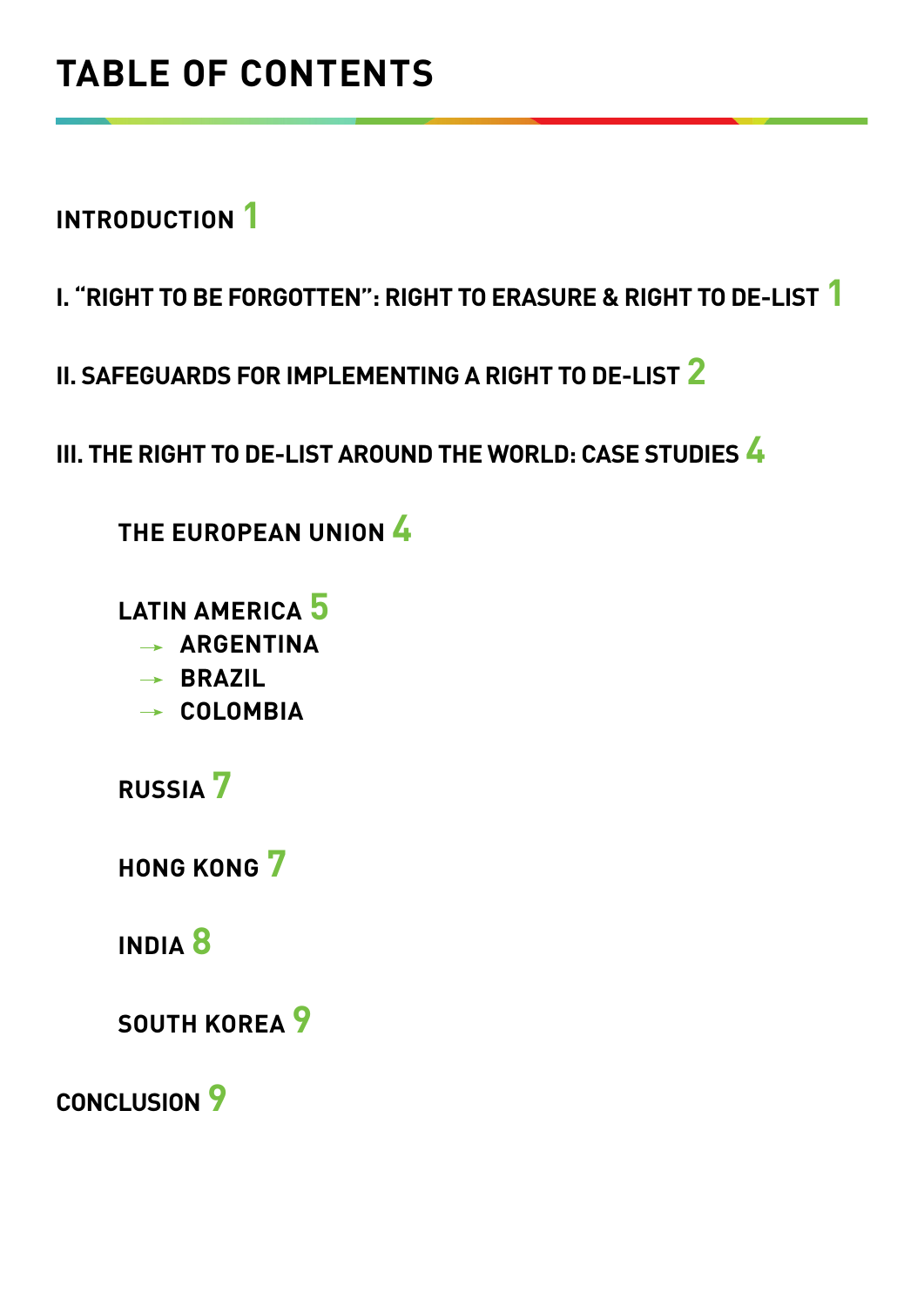

### **INTRODUCTION**

Since 2014, the so-called "right to be forgotten" has been a significant focus of the global debate on privacy and free expression. The debate has its roots in Google Spain SL, Google Inc. v Agencia Española de Protección de Datos, Mario Costeja González, known as the Google Spain ruling. In the ruling, the EU Court of Justice detailed the protection arising from the existing right to erasure. Specifically, the court established that users can ask search engines to delist certain URLs from search results when searches are conducted using their name, if the content on the web pages in the results includes information that is "inadequate, irrelevant or no longer relevant, or excessive."

While the decision was aimed at protecting users' privacy, it is a source of deep concern for free expression advocates because of its risks for misinterpretation and abuse. These risks have materialised in countries that may have intended to replicate the European decision, but either misinterpreted the ruling or failed to provide adequate safeguards for free expression rights.

This brief outlines the two components of the "right to be forgotten": the "right to erasure" and the "right to de-list." For reasons explained below, Access Now finds the latter problematic and cannot support it — although we do offer safeguards to mitigate risks given that de-listing practices are taking place globally. In addition, this brief provides:

- **> Recommendations for governments considering their own implementation of the right to de-list,**
- **> a closer look at how the right to de-list is now being implemented in regions across the globe.**

## **"RIGHT TO BE FORGOTTEN": RIGHT TO ERASURE & RIGHT TO DE-LIST I.**

The "right to be forgotten" emerges from European data protection law and includes two different aspects: first, what was traditionally referred to as the "right to erasure," and then, following from the Google Spain ruling, the "right to de-list" or the right to obscurity.

The **right to erasure** allows individuals to delete all personal data related to them when they leave a service or application. This right to erasure is essential to ensure user control over personal information.

The **right to de-list** allows users to request that search engines remove web addresses from results when a search is done using their names.

While Access Now supports the right to erasure, we **cannot support establishing a right to de-list or a right to obscurity**. If it is misinterpreted or implemented the wrong way — particularly in the absence of a comprehensive data protection law and with inadequate transparency — it poses a significant threat to human rights. **It must under no circumstances be misinterpreted or misapplied to enable the removal of online content, including from news media or social media**.

Even in the midst of continued debate, courts and legislators around the world have demonstrated significant interest in developing measures to establish a right to delist. To help mitigate the risks of abuse and harm to human rights, we have identified a series of legal safeguards that a country must put in place if it is to develop and implement such a right.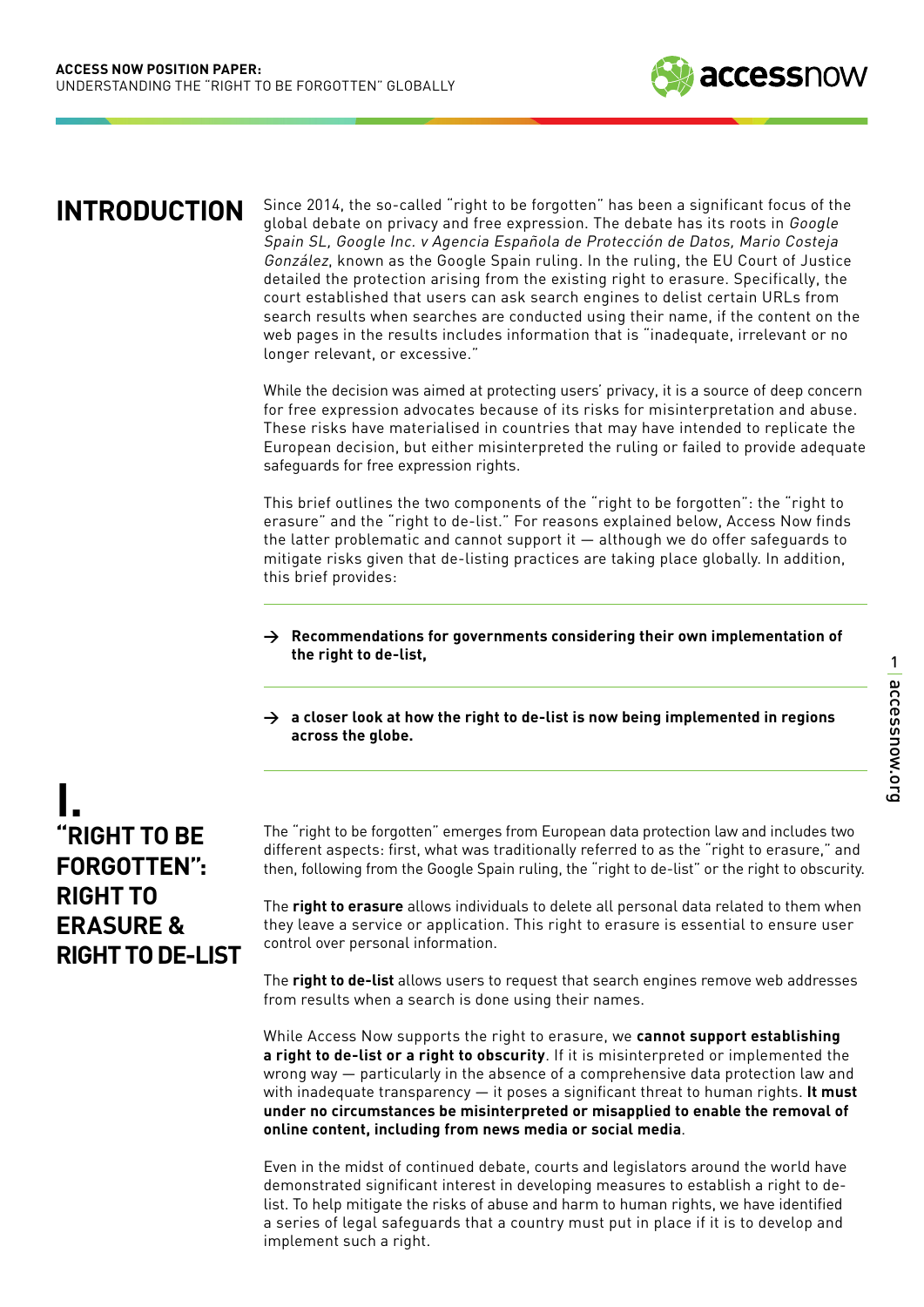# **IMPLEMENTING A RIGHT TO DE-LIST II.**

**SAFEGUARDS FOR** While we cannot support the right to de-list or the right to obscurity, as noted above these practices are underway globally. Therefore we believe that countries seeking to enact a right to de-list should provide clear safeguards for its implementation:

| A right to de-list must be<br>limited to the sole purpose<br>of protecting personal data                                                                   | Legislators should advance measures to establish a right to de-list solely as a data<br>protection measure. Under no circumstances should such a right be established in<br>the context of defamation legislation or legislation protecting honour.<br>Further, the right to de-list must be embedded within a comprehensive data protection<br>framework. If no comprehensive data protection law exists, establishing a right to de-list<br>should be put on hold.                                                                                                                                                                                                                                                                                                                                                                                                                                                                                                                                                                                                                                                          |
|------------------------------------------------------------------------------------------------------------------------------------------------------------|-------------------------------------------------------------------------------------------------------------------------------------------------------------------------------------------------------------------------------------------------------------------------------------------------------------------------------------------------------------------------------------------------------------------------------------------------------------------------------------------------------------------------------------------------------------------------------------------------------------------------------------------------------------------------------------------------------------------------------------------------------------------------------------------------------------------------------------------------------------------------------------------------------------------------------------------------------------------------------------------------------------------------------------------------------------------------------------------------------------------------------|
| <b>Criteria for de-listing</b><br>must be clearly defined<br>in comprehensive data<br>protection legislation to<br>avoid interference with<br>human rights | Lawmakers must clearly define the criteria that govern de-listing requests in comprehensive<br>data protection legislation. The ability to de-list must not interfere with human rights,<br>including the right to freedom of expression and access to information.<br>Under no circumstances should a right to de-list lead to the deletion of online content.<br>Web addresses may be de-listed in specific search results, but the content must remain<br>online. The specific de-listed URL must also remain in the search engine index, so<br>it can be found when users conduct a search that does not include the name of the<br>individual who requested the de-listing.                                                                                                                                                                                                                                                                                                                                                                                                                                              |
| $\mathbf{3}$<br><b>Competent judicial</b><br>authorities should<br>interpret standards<br>for determining what<br>is de-listed                             | It is for the courts to interpret and clarify the de-listing criteria set by the law, and to<br>evaluate its application, if necessary.<br>Private actors should not be required, nor should they be authorised, to determine the<br>validity of a de-listing request, and they should not be put in a situation where they have<br>a de facto judicial role over content. If legislation is not clear regarding liability, companies<br>may perform excessive de-listing of content, risking unnecessary, disproportionate<br>limitation of free expression outside the rule of law. Instead, search engines should follow<br>clear assessments from, or direct orders by, competent judicial authorities.                                                                                                                                                                                                                                                                                                                                                                                                                   |
| The right to de-list must<br>be limited in scope and<br>application                                                                                        | Implementation of a right to de-list should be limited to a "data controller" - an entity<br>that determines which personal data is being processed and for what purposes - such<br>as a search engine. It should not be extended to services such as social media platforms<br>where individual users have control over the information displayed.<br>To avoid search engines taking action outside the rule of law, lawmakers must carefully<br>consider the geographical application of a right to de-list. An absolute interpretation, where<br>the right is limited either to one jurisdiction, or applies to all jurisdictions, raises challenges.<br>The internet is global in nature and widespread use of tools such as Virtual Private<br>Networks could mean that de-listed content will remain accessible in a country where it is<br>meant to be obscured. Moreover, the information that users wish to de-list in searches<br>using their names might have cross-border or local implications that argue against de-<br>listing. It is therefore necessary to develop case-by-case assessment to evaluate which |

approach provides the highest level of protection to users' rights in each case.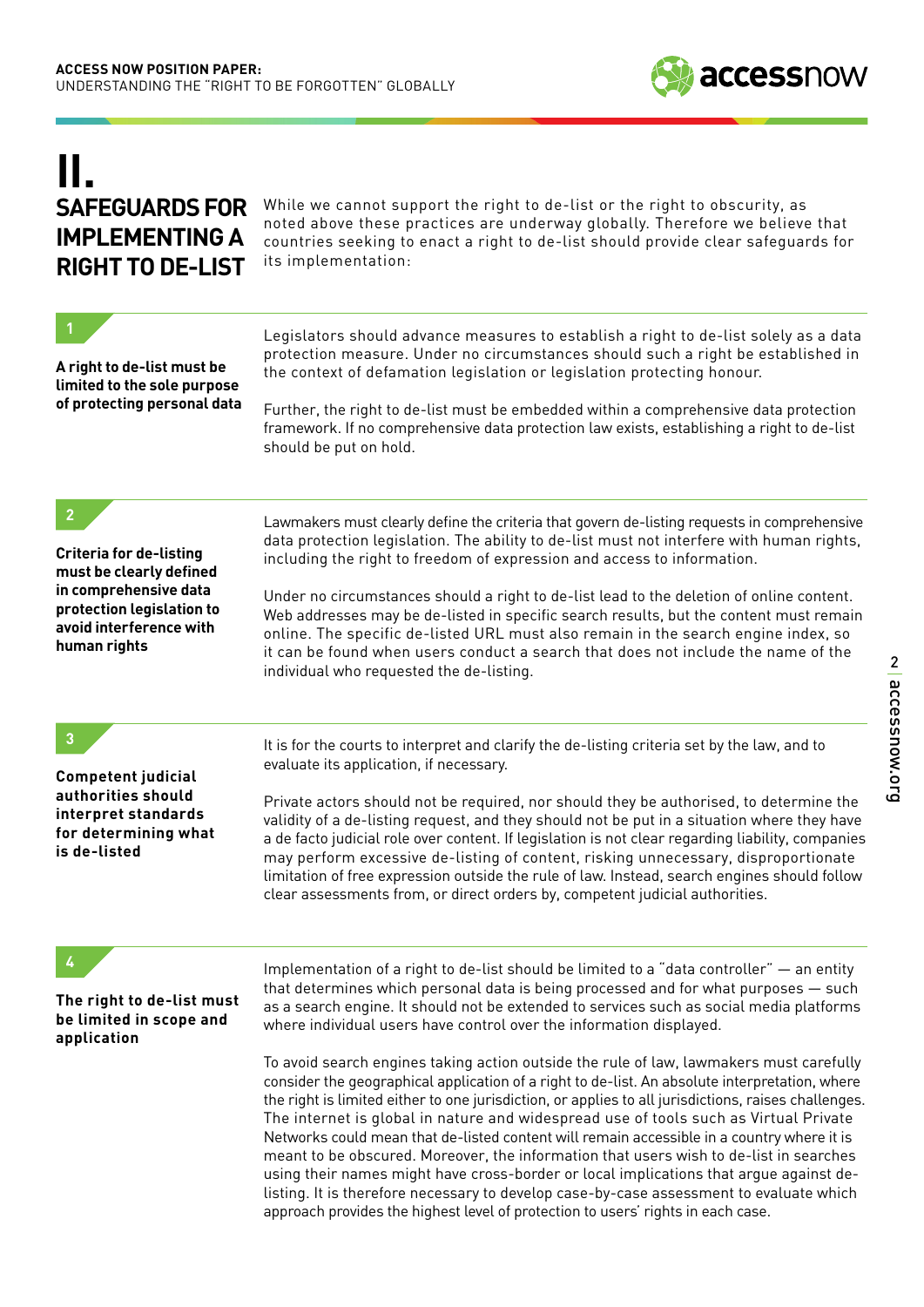The right to de-list gives individuals the ability to exercise control over their personal data by empowering them to make specific information about them harder to find. However, this process also creates risks to the right to access information. To limit these risks, the right to de-list should be available only to individuals who are not public figures such as celebrities or politicians. In addition, information that is relevant to the public interest should not be de-listed, regardless of the identity of the individual making the request.

Finally, information made available by public authorities, including through public records, should be excluded from the scope of the right to de-list, without prejudice to the data protection law authorising the withdrawal of consent for the publication of personal data. This exclusion is necessary to safeguard transparency, accountability, and the right to access information. The right to freedom of information is an absolute limit to the right to de-list.

#### **5**

**Search engines must be transparent about when and how they comply with de-listing requests**

Search engines implementing de-listing requests must be transparent about their internal compliance process. Companies that offer search engine services should publish transparency reports regularly, illustrating how they comply with the right to de-list through policy and practice by providing aggregate statistics on requests and how often they are rejected, among other data.

If a comprehensive data protection law is in place, and a court order based on the law is issued that requires search engines to assess de-listing requests, companies must be transparent about how they make such evaluations and what safeguards are in place to ensure that individuals' rights to privacy and free expression are respected.

#### **6**

**Users must have easy access to remedy**

Whether the search engine has accepted or rejected a de-listing request, users should have easy access to remedy and a process to challenge the decision at either their local data protection authority or in court.

It is important to note that remedy is only possible if the search engines are not tasked with assessing de-listing requests. Otherwise, the assessment would become an internal commercial decision which, logically, cannot be legally challenged — as a search engine cannot be forced to re-list content. Under no circumstances should laws and corporate policies limit the user's right to seek judicial remedy regarding a de-listing request.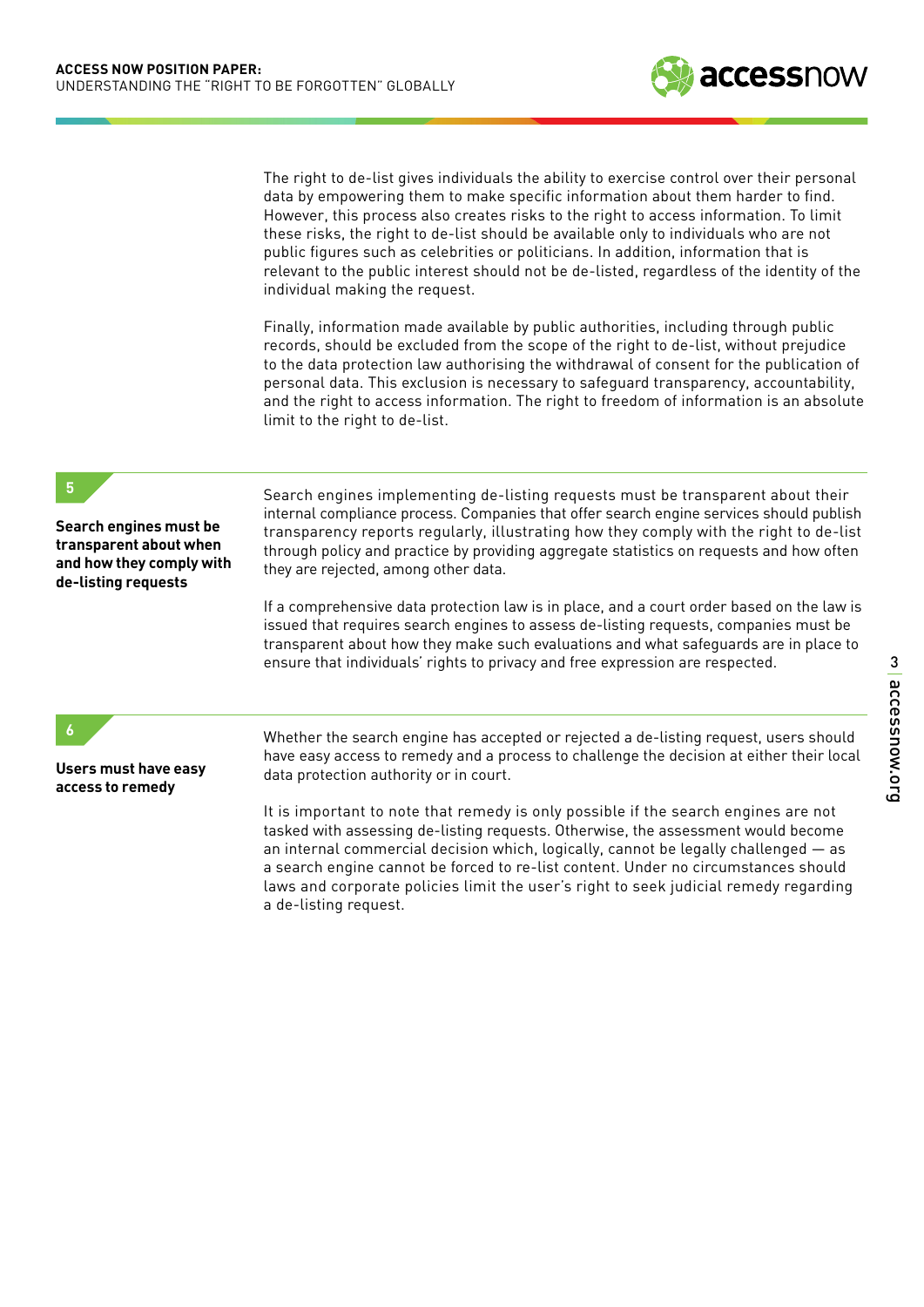# **THE RIGHT TO DE-LIST AROUND THE WORLD: CASE STUDIES III.**

**Note**: These cases studies are not meant to be comprehensive, but instead representative of how the right to de-list is implemented in countries or regions around the world. As the legislative and legal situation evolves, we may revise and update these case studies and/or add new ones.

**THE EUROPEAN UNION**

The EU has had the right to erasure — distinct from the right to de-list — enshrined into law since 1995 through its Data Protection Directive. The law established that individuals in the European Union could ask for their personal data to be erased once that data is no longer necessary. This right makes it so that if an individual makes a request, providers such as Facebook, Spotify, or Gmail must delete all the data they hold pertaining to the individual once the user leaves the service. This right has been retained in the newly adopted General Data Protection Regulation (GDPR), under the article on the "right to be forgotten".

In the 2014 Google Spain case, the EU Court of Justice ruled that if an individual makes a request, Google and other search engines must de-list certain web addresses from search results when a search is conducted using the name of the person making the delisting request. However, this ruling did not require search engines to remove de-listed links from the search index. They must remain accessible when users conduct searches using terms other than the name of the individual making the de-listing request.

The court has developed a set of criteria for search engines to consider when they receive a de-listing request. Search engines must grant a de-listing request [only if t](http://curia.europa.eu/juris/document/document.jsf;jsessionid=9ea7d2dc30dd033316cc64ac4b98b2f0b4c043284bad.e34KaxiLc3qMb40Rch0SaxuTbNz0?text=&docid=152065&pageIndex=0&doclang=EN&mode=lst&dir=&occ=first&part=1&cid=594069)he personal information included in the designated web address is "inadequate, irrelevant or no longer relevant, or excessive", and only if the information does not pertain to a public figure or is not of public interest.

However, more guidance is necessary to ensure that search engines do not to over- or under- reach compliance with the ruling. There are efforts afoot to [develop guidelines](http://ec.europa.eu/justice/data-protection/article-29/documentation/opinion-recommendation/files/2014/wp225_en.pdf) to help search engines assess de-listing requests and determine whether a request involves a public figure or implicates the public interest, initiated by the Article 29 Working Party (comprised of representatives of the data protection authorities of the EU member states, the EU Data Protection Supervisor, and the European Commission). These efforts ought to be furthered at EU level. The government should also develop broad discussion on the issue of intermediary liability. Even though the General Data Protection Regulation, specifically aimed at upgrading and strengthening users' privacy rights, is not the right vehicle for addressing this issue, it remains urgent for the EU to develop legislation to protect free expression and set clear rules for the role and the liability of intermediaries.

Until such rules are established, however, the EU Court of Justice should provide further guidance to assist search engines in the case-by-case assessment of de-listing requests. For their part, search engines should be more transparent about the criteria they have been using to assess these requests.

Regarding scope, the court has not provided clarity regarding geographical application of the right to de-list, but has made clear that individuals can request de-listing only from a "data controller" — an entity that determines which personal data is being processed and for what purposes. The court ruled that search engines fit that definition (since, for example, they use algorithms to determine how search results are listed and placed). However, individuals cannot request de-listing of information published on social media platforms like Facebook or Twitter, because under EU jurisprudence private posts or tweets fall under the so-called [household exception.](http://ec.europa.eu/justice/policies/privacy/docs/wpdocs/2009/wp163_en.pdf) In that case, the user that publishes content or information on social media is the "data controller."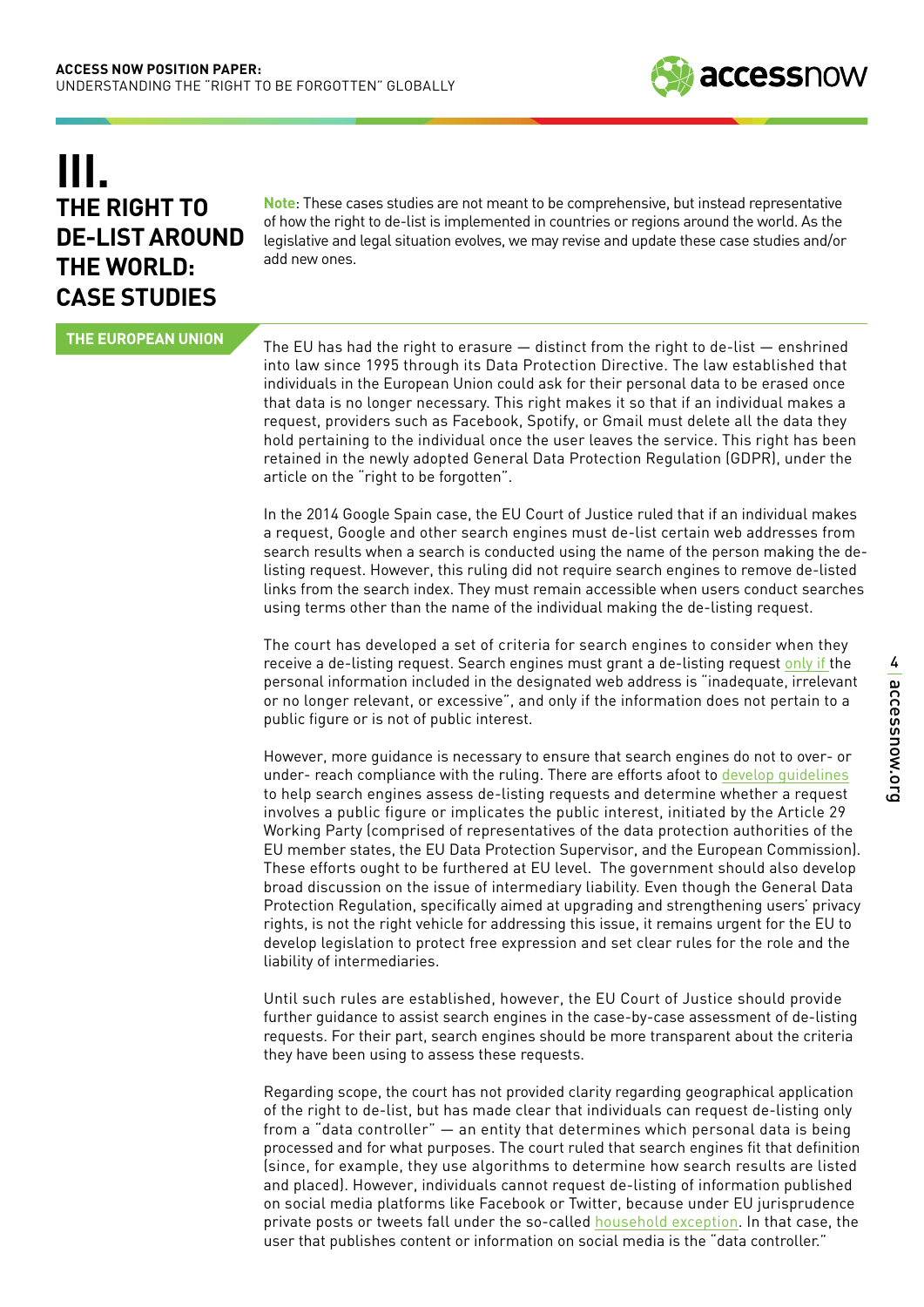Finally, in the current implementation of the right to de-list in the EU, access to remedy is limited. The only form of recourse that a user has is the opportunity to challenge a search engine's decision to deny a request to de-list. There should be more clarity on venues for remedy, and this protection should be extended.

| <b>Evaluation and</b><br>recommendations | What is in place                                                                                                                                                                                                                                                                                                                                                                                           |
|------------------------------------------|------------------------------------------------------------------------------------------------------------------------------------------------------------------------------------------------------------------------------------------------------------------------------------------------------------------------------------------------------------------------------------------------------------|
| for the EU                               | Data protection law. The recently adopted GDPR brings a strengthened<br>1.<br>enforcement mechanism.<br>2. The right to de-list is based on a data protection law.<br>3. The EU Court of Justice has developed criteria for its application.<br>4. A right to de-list request does not constitute a request for removal of content.<br>The right currently does not apply to social media platforms.<br>5. |

#### **What needs work**

- 1. More guidance is needed from Article 29 Working Party to help search engines assess de-listing requests.
- 2. More clarity is necessary to govern the geographical application of the right to de-list.
- 3. Individuals need better access to remedy whether a request to de-list is approved and denied.

#### **LATIN AMERICA**

Latin American countries have diverse levels of data protection under a variety of legal frameworks, as well as a number of different strategies for regulating it. According to the **DLA Piper's Data Protection Laws of the World Handbook**, most countries in Latin America have a moderate level of protection, including Mexico, Costa Rica, Colombia, Peru, Chile, and Uruguay. Countries like Honduras, Venezuela, and Brazil are considered to have limited frameworks. Some countries, like Brazil, are currently [discussing](https://iapp.org/news/a/will-brazil-seize-this-opportune-moment-for-data-protection-and-privacy/) adopting a general data protection act, while others, like Argentina and Chile, are contemplating reforming their data protection frameworks. Based on the same ranking, Argentina is considered the Latin American country with the most robust data protection in place. Argentina is also currently one of only two countries in Latin America that the European Commission [recognises](http://ec.europa.eu/justice/data-protection/international-transfers/adequacy/index_en.htm) as having an adequate level of data protection. The other is Uruguay.

When creating national legislation on data protection, several countries in Latin America have mirrored EU's Data Protection Directive, which encompasses the right to erasure. In the aftermath of the Google Spain ruling, lawmakers in the region have launched discussion on the "right to be forgotten", notably in Brazil, Argentina, Colombia, and Chile. However, discussion in these jurisdictions has involved different interpretations of the right to de-list, implicating varying levels of risk to human rights.

#### **ARGENTINA**

In Argentina, for instance, lawmakers are proposing bills that address the issue not from a data protection perspective, but through expansion of the concept of defamation. This approach is dangerous, threatening significant damage to the internationally protected human right to freedom of expression by stripping away the necessary public interest considerations. As we explain above, the Court of Justice of the EU clearly stated that matters of public interest — including information about public figures — must be excluded from the right to de-list.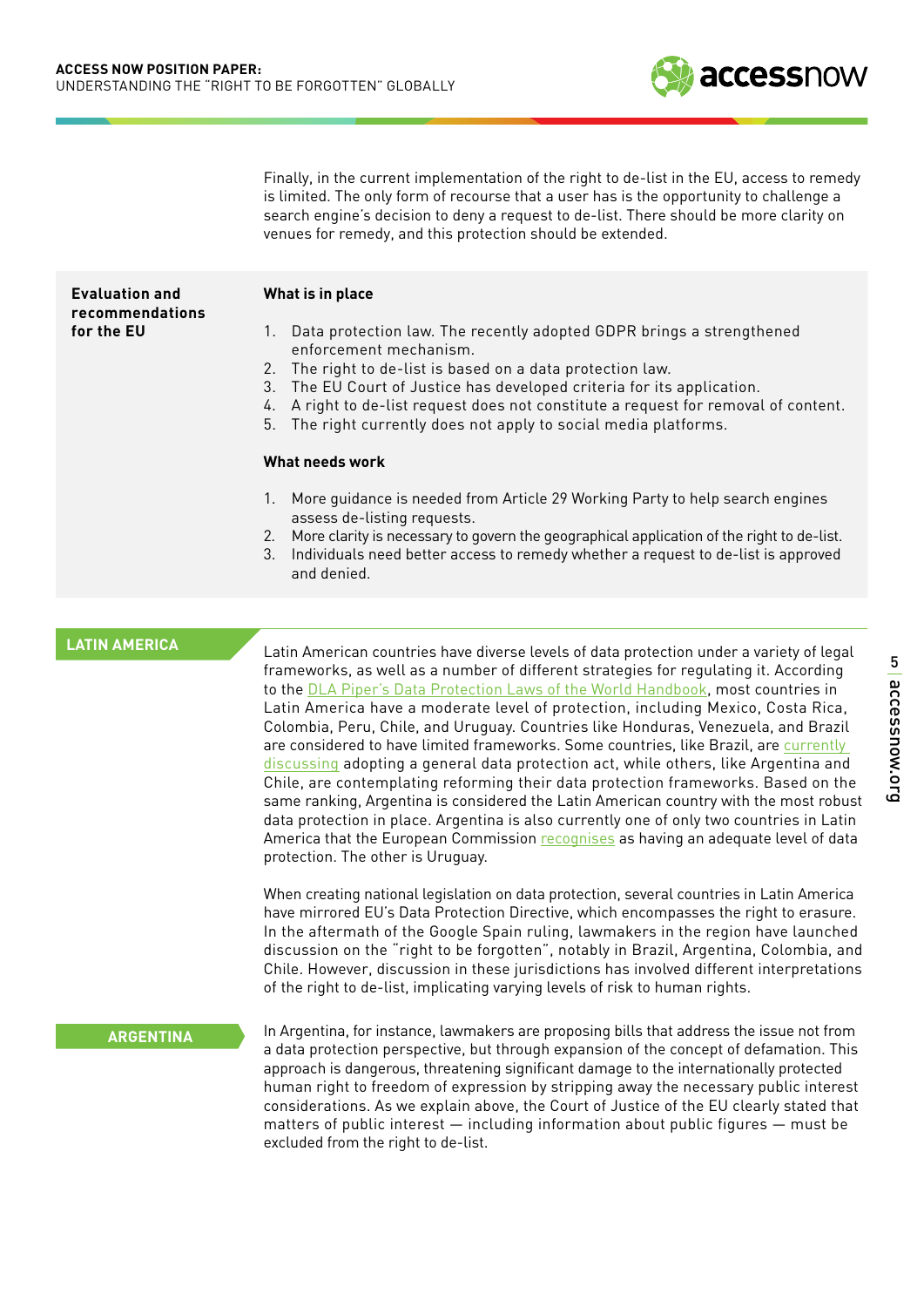

#### **Evaluation and recommendations for Latin America**

#### **What is in place**

1. Several countries in Latin America have data protection rules in place. However, the frameworks are often limited or outdated.

#### **What needs work**

- 1. Countries that do not have a comprehensive data protection framework should develop one, and advance their courts' interpretation of data protection principles and mechanisms, before contemplating establishing a right to de-list.
- 2. Countries must not establish a separate right to de-list outside of a data protection framework, and not in the context of defamation law or honour protection. This is a particular threat in countries where public authorities have a history of abusing the rights to freedom of expression and access to information.
- 3. If the right to erasure is established, it must be properly implemented to protect citizens against the unauthorised treatment of their personal data by internet companies or other data processors.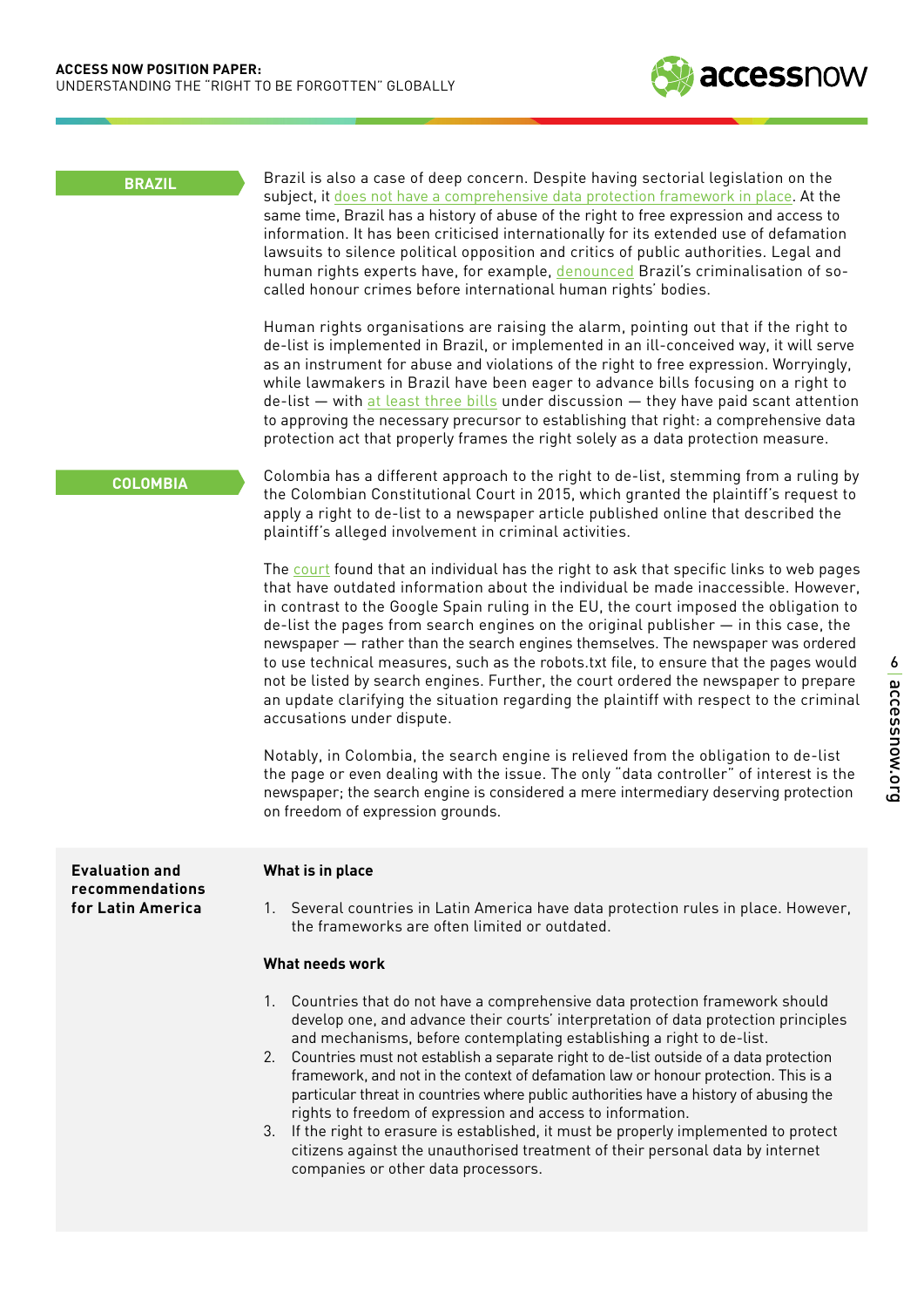

| <b>Evaluation and</b><br>recommendations<br>for Latin America | 4. Any right to de-list must exclude from the scope of application public figures and<br>information of public interest.<br>Under no circumstances can a right to de-list request lead to removal of online<br>5.<br>content, even when a publisher is required to exclude the content from search<br>engine indexing.<br>6. If a right to de-list is established, it's necessary to provide clarity on the scope<br>of application.<br>If a right to de-list is recognised, there must be remedy mechanisms in place for users.<br>7.                                                                                                                                                                                                                                                                                                                                                                                                                                                                                                                     |  |
|---------------------------------------------------------------|------------------------------------------------------------------------------------------------------------------------------------------------------------------------------------------------------------------------------------------------------------------------------------------------------------------------------------------------------------------------------------------------------------------------------------------------------------------------------------------------------------------------------------------------------------------------------------------------------------------------------------------------------------------------------------------------------------------------------------------------------------------------------------------------------------------------------------------------------------------------------------------------------------------------------------------------------------------------------------------------------------------------------------------------------------|--|
|                                                               |                                                                                                                                                                                                                                                                                                                                                                                                                                                                                                                                                                                                                                                                                                                                                                                                                                                                                                                                                                                                                                                            |  |
| <b>RUSSIA</b>                                                 | In January 2016, Russia's transposition of the law on the "right to be forgotten" entered<br>in force. While the law was introduced in the aftermath of the Google Spain case, its<br>provisions differ greatly from the rights established under EU data protection law and<br>the recommendations made by the EU Court of Justice. These divergences makes it a<br>threat to human rights.<br>The law gives Russian citizens the right to request search engines to remove links about<br>them that are in violation of Russian law, inaccurate, out of date, or irrelevant because<br>of subsequent events or actions taken by the citizens. Due to its failure to provide<br>safeguards to protect the right to freedom of expression and access to information,<br>the law has a chilling effect on expression, and will likely lead to censorship. The law<br>requires the removal of content from a search engine index $-$ rather than de-listing $-$<br>and it does not exclude information related to a public figure or of the public interest. |  |
| <b>Evaluation and</b>                                         | What is in place                                                                                                                                                                                                                                                                                                                                                                                                                                                                                                                                                                                                                                                                                                                                                                                                                                                                                                                                                                                                                                           |  |
| recommendations<br>for Russia                                 | 1. While Russia currently has data protection measures in place at the federal level,<br>as well as specific sectoral rules, its implementation and the development of data<br>localisation measures through these laws raises concerns for the protection of<br>fundamental rights and often appear to contradict the purpose of the legislation.                                                                                                                                                                                                                                                                                                                                                                                                                                                                                                                                                                                                                                                                                                         |  |
|                                                               | What needs work                                                                                                                                                                                                                                                                                                                                                                                                                                                                                                                                                                                                                                                                                                                                                                                                                                                                                                                                                                                                                                            |  |
|                                                               | 1. Russia must develop safeguards to protect privacy and free expression.<br>2. Russia should amend the law so that a right to de-list request does not lead to<br>removal of online content.<br>The country must exclude from the scope of application public figures and<br>3.<br>information of public interest.<br>4. A remedy mechanism must be put in place.<br>5. The country should clarify the basis of this right, and the scope of its application.                                                                                                                                                                                                                                                                                                                                                                                                                                                                                                                                                                                             |  |
|                                                               |                                                                                                                                                                                                                                                                                                                                                                                                                                                                                                                                                                                                                                                                                                                                                                                                                                                                                                                                                                                                                                                            |  |
|                                                               |                                                                                                                                                                                                                                                                                                                                                                                                                                                                                                                                                                                                                                                                                                                                                                                                                                                                                                                                                                                                                                                            |  |

**HONG KONG**

In 2015, the debate on the right to de-list reached Hong Kong through an appeal launched by David Webb, a website owner, against an enforcement notice under the Hong Kong [Data Protection Ordinance](https://www.pcpd.org.hk/english/data_privacy_law/ordinance_at_a_Glance/ordinance.html).

Webb's website has an online database containing information about the roles certain individuals play in the financial and public sectors in Hong Kong. The database also includes reports and links to public documents about these individuals, such as press articles and court judgments. For example, it provides access to details such as the full names of the parties in the court judgment of a matrimonial case that was heard in open court in Hong Kong. The judgment was made publicly available in 2002, but in 2012, was redacted by the court. The Hong Kong privacy commissioner therefore ordered Webb to remove the names from his online database.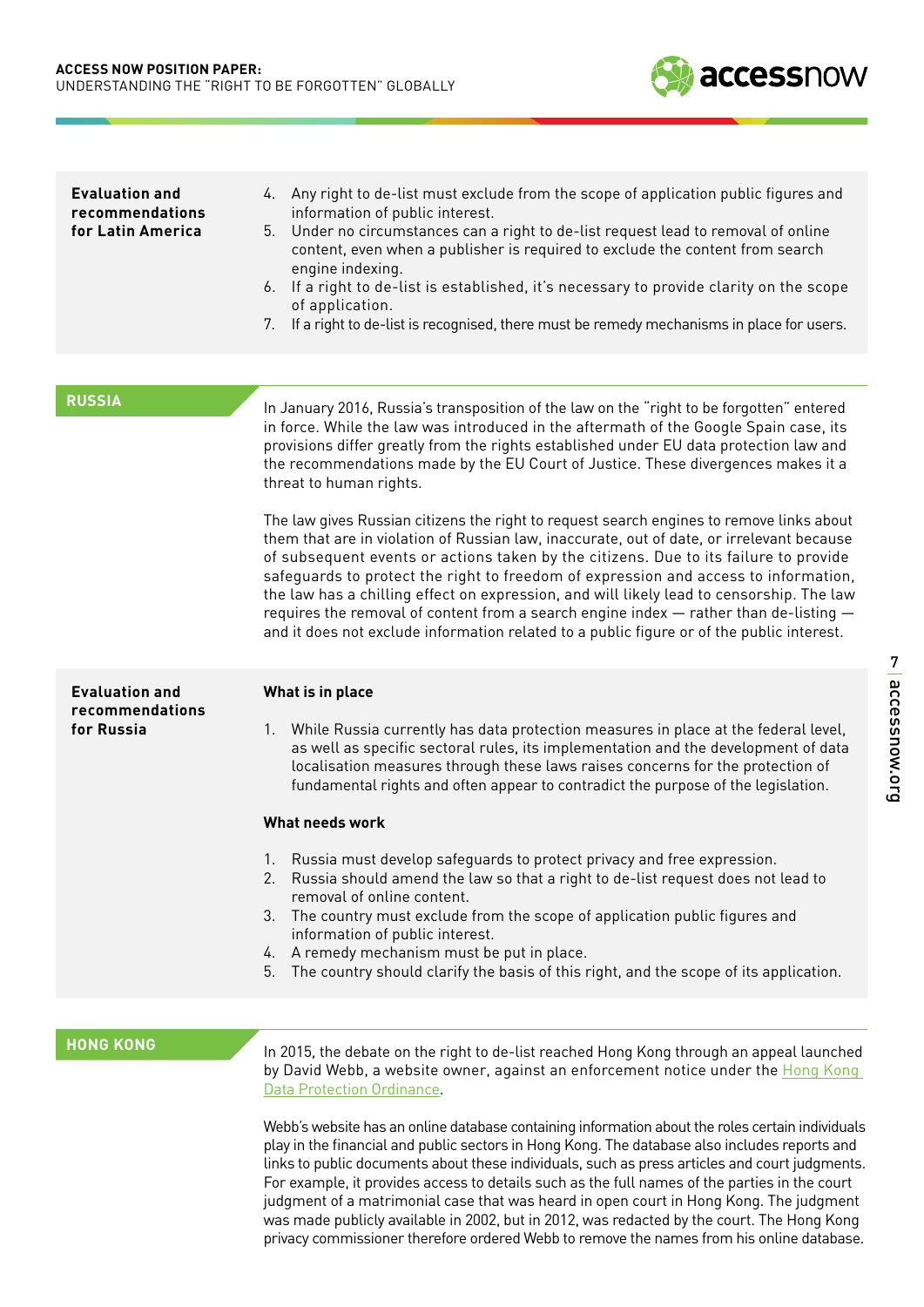

Webb decided to appeal, claiming that the data had been available in the public domain. Webb [lost the case](https://www.pcpd.org.hk/english/files/casenotes/AAB_54_2014.pdf), with the court confirming that he had infringed the "data usage principle" of the Hong Kong Data Protection Ordinance.

This case involves the intersection of the right to privacy, freedom of expression, and the right to use personal data in the public domain. Notably, it was resolved under the framework of key data protection principles: data usage and users' consent. That is, while the issues intersect with those in other right to de-list cases, the Hong Kong case does not involve de-listing. It has nevertheless sparked debate about establishing a "right to be forgotten" in Hong Kong, and the country may well consider legislation in this area.

#### **What is in place**

1. Data protection law, with efficient enforcement. **recommendations for Hong Kong**

#### **What needs work**

2. If a right to de-list is established, the Data Protection Ordinance should be amended to set clear criteria for its scope and application, and put human rights safeguards and a remedy mechanism in place.

#### **INDIA**

**Evaluation and** 

In India, the right to de-list is currently under discussion in the context of two lawsuits filed by individuals requesting that personal information be "removed" from search engines. These individuals would like to assert a right developed in the EU to protect their privacy and prevent discrimination. However, India does not have a separate codified legal instrument to protect privacy or ensure data protection. Courts in India are therefore [assessing](http://timesofindia.indiatimes.com/india/Delhi-banker-seeks-right-to-be-forgotten-online/articleshow/52060003.cms) whether the Indian Constitution's guarantee of the fundamental right to life and liberty encompasses a right to de-list.

It is encouraging that users in India are seeking greater protection for their right to privacy, and its existence and scope is the subject of an upcoming constitutional bench hearing before India's supreme court. However, as several legal proceedings make clear, India is in urgent need of adopting comprehensive data protection legislation, which must be in place before establishing a right to de-list. As we have explained, such a right must be part of a robust framework to protect users' privacy, upholding basic data protection principles such as consent, data minimisation, purpose limitation, a right to access, a right to object, and much more.

#### **Evaluation and recommendations for India**

#### **What is in place**

1. Constitutional protection for the right to life and liberty, previously held to include an implicit right to privacy.

#### **What needs work**

1. India must develop a comprehensive data protection framework before considering putting in place a right to de-list.